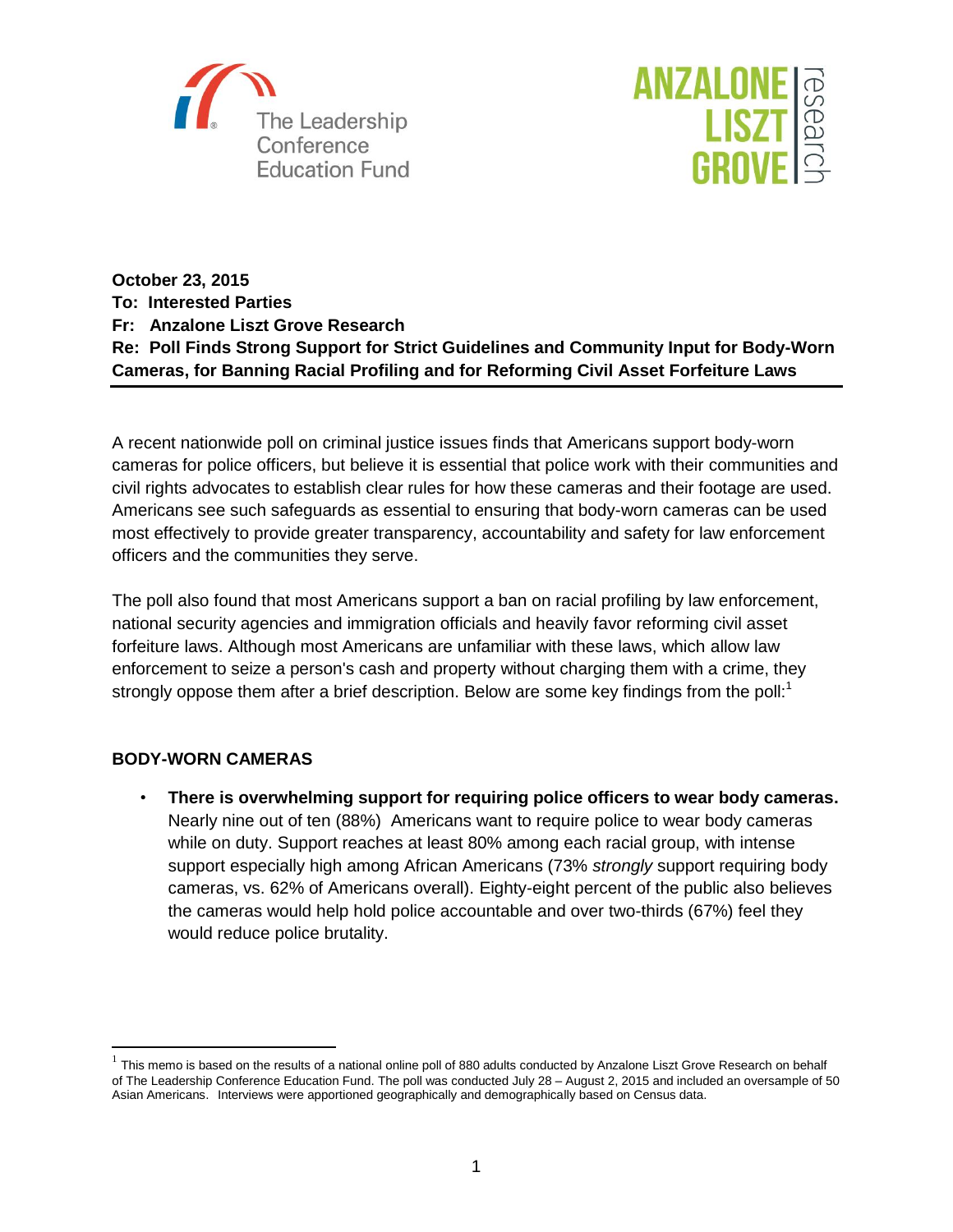- **Americans feel it is very important that police work with their communities and civil rights advocates to establish usage policies for cameras and their footage.** While the public strongly supports more body cameras, they also firmly believe that in order for them to be most effective, there must be clear guidelines for how they are used, and they must have buy-in from the community. Three-quarters feel it is *very* or *extremely* important for police to work with their local communities and with civil rights advocates to establish clear policies regarding the usage of these cameras and their footage.
- **The public opposes police viewing footage before writing their report and they want clear limits on the use of facial recognition technology.** In addition to getting input from the local community and civil rights advocates, the public also wants additional steps taken to help prevent the potential abuse of these cameras. Seven out of ten oppose letting police officers view footage before they write their incident reports and 72% want clear limits on how facial recognition technology can be used with these cameras.
- **There is broad support for making body camera footage available to the public when police misconduct is reported, as well as to any criminal defendant.** To help ensure these cameras can be used to help hold police accountable, 80% want the footage to be made publicly available in any case where police misconduct is reported, as well as to any criminal defendant.
- **Americans want more federal funding for body cameras.** Given the strong desire for more body cameras, over three quarters of Americans (78%) support requiring the federal government to provide funding for body cameras.

## **POLICE SURVEILLANCE AND RACIAL PROFILING**

- **Over 60% of Americans oppose communities of color being disproportionately targeted by police surveillance.** Not surprisingly, this opposition is highest among communities of color (78% oppose among African Americans and 72% among Latinos) but a strong majority of whites (58%) also find it unacceptable. Regardless of whether they are opposed to it, most Americans (55%) believe communities of color are more likely to be targeted by police surveillance than whites.
- **The public firmly supports a ban on racial profiling, both by police and by national security agencies and immigration officials.** A strong majority of Americans (57%) support banning racial profiling by local and federal law enforcement, and support is just as high (56%) for a similar ban for national security agencies and immigration officials. While support for a ban is higher among communities of color, whites also support a ban by double digit margins in both cases.